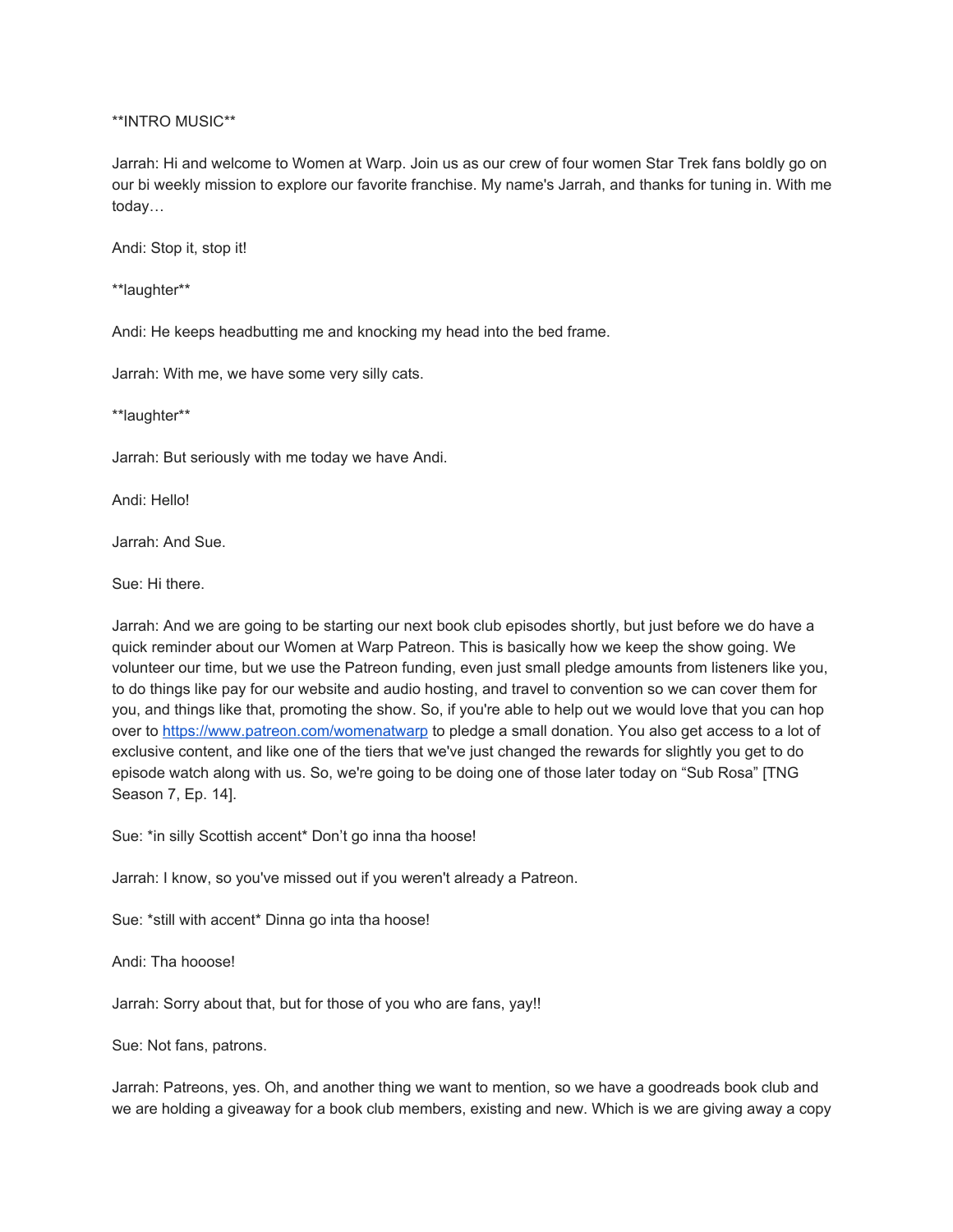of the Star Trek *Prey* trilogy which is a series of three novels by John Jackson Miller and are about the Klingon Empire across the next generation. And they are pretty newly out, they were released in winter 2016. So, if you would like to enter the giveaway to receive those, a copy of the three books in that trilogy, send us an e-mail at [crew@womenatwarp.com](mailto:crew@womenatwarp.com) and just let us know that you want to enter the giveaway to win a copy of Star Trek "Prey" trilogy. So, the deadline is going to be two weeks from the release of this episode, so, February 26th. So, before February 26th join our goodreads book club or if you're already a member. Either way send us e-mail at [crew@womenatwarp.com](mailto:crew@womenatwarp.com) let us know you're a member of the group, we'll verify that and we'll put you in the draw to win the series of the *Prey* trilogy. All right. I'm going to stop messing up what I'm trying to say, and introduce our episode. So, we have a book club on goodreads, for those of you who weren't aware, and that's where we discuss the books that we're reading. Like the series *The Legacies Trilogy* which is a series of three books by different authors that loosely revolve around an adventure that Number One from "The Cage" [TOS Season 0, Ep. 1] had in sort of, in her time serving under Robert April and then how the ramifications of that came back into an adventure with Kirk and Spock. So, yeah, do we have, does anyone else want to maybe give like a little introduction of the book, should we start with Book 1?

Andi: I think we should start with three and work our way backwards.

Jarrah: Well, we could!

\*\*laughter\*\*

Andi: No, book one, book one.

Jarrah: *Captain to Captain* by Greg Cox.

Andi: Yeah, okay, that guy. So, we meet Una, also known as Number One, and she comes to the Enterprise and it seems like it's on a fairly straightforward like, "hey how you doing" kind of mission, but then she just totally goes rogue, and she steals this alien artifact, and like wanders away while Kirk and Spock pursue her. And it turns out that when she was on a mission under Captain April they went to this planet and got into some shenanigans with aliens from another dimension, and she lost her away team to another dimension, and she is going to go back and try and save them. So, she takes off with this alien artifact, and she tries to complete her rescue mission.

Jarrah: But of course you can't really elude Kirk and Spock, as awesome as she is and apparently she is awesome at pretty much everything, which is why she was nicknamed Number One.

Andi: Except for decision making.

Jarrah: Yes. Yeah agreed. But, of course Kirk and Spock catch up to her. But then at the end they decide to help her anyway because they're moved by her story of losing her away team. So, maybe honesty was just the best policy to begin with.

Andi: You would think.

Jarrah: Yeah. I really enjoyed this first volume. I thought it was a nice way of tying together the different time periods. I thought that there was an interesting, like I was intrigued, I thought there was suspense. I thought that it was fun to spend a lot of time with Number One, and to see her as a lieutenant. Like just you know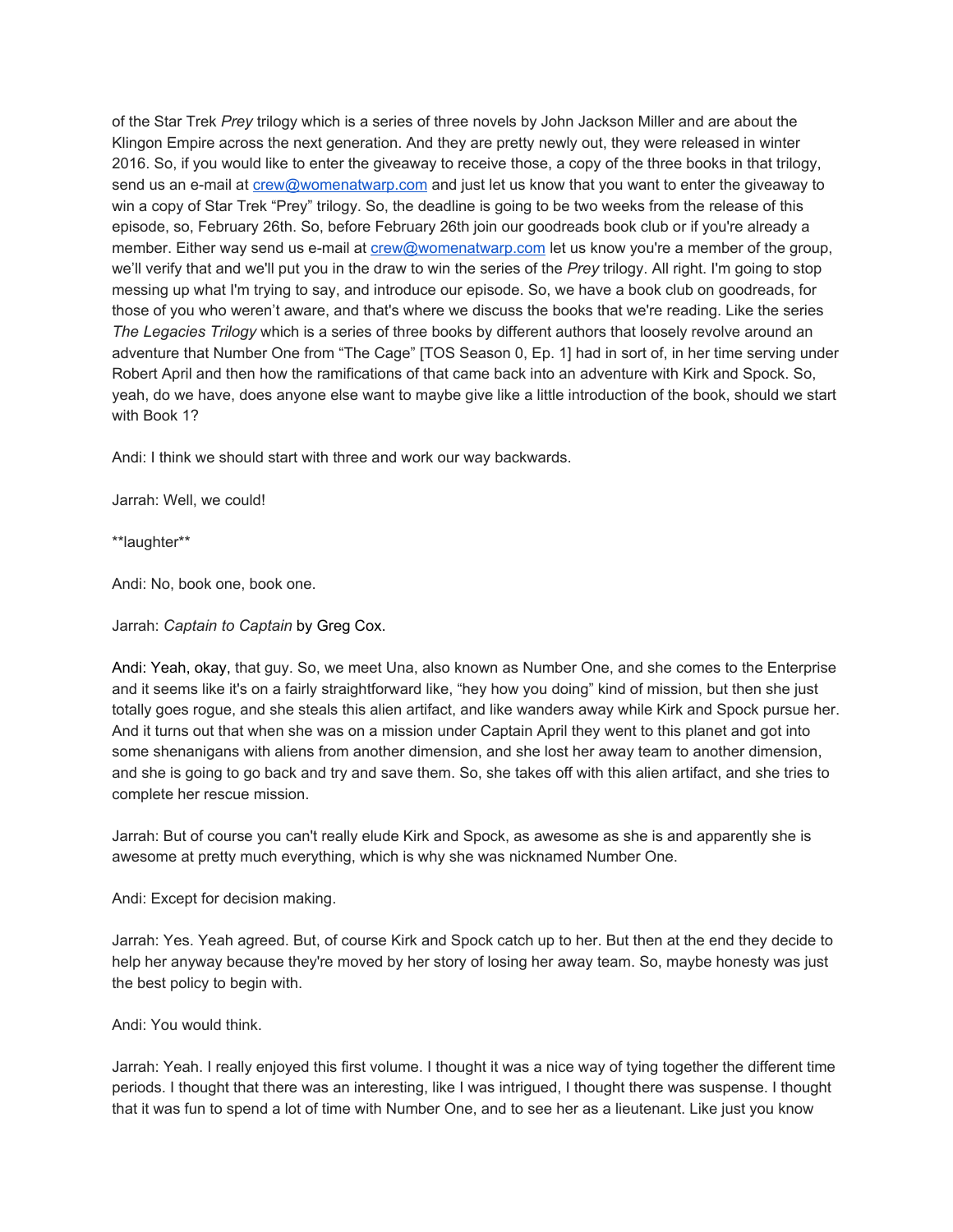trying to lead her first away mission, and how you know her being a perfectionist who is almost perfect at everything and then having such an immense failure, which I would say I would say like felt very much like an example of hubris. I thought that that was interesting to see her go through that and to be so driven to correct it.

Andi: Yeah, I liked the book. It was good. I thought it was a good mixture of you know some thematic elements mostly for me it was about command, and what it takes to be a good leader. And then also enough plot to keep things moving, but not get weighed down and I thought the pacing was really good. One thing I liked was seeing Captain April, that was awesome. And I really thought that this especially, this first book, did a really good job of kind of tying in a lot of threads. So, like when I was reading this first one I was thinking to myself, "this makes me want to re-watch "Mirror, Mirror" [TOS Season 2, Ep. 10], it makes me wanna re-watch "The Conscience of the King" [TOS Season 1, Ep. 12], makes me want to re-watch "The Counter-Clock Incident" [TAS Season 2, Ep. 6] from the animated series, like there was a lot of really solid worldbuilding that didn't feel overwhelming. It just kind of fit in very naturally to the larger Trek universe and I appreciated that.

Sue: Yeah, I agree completely. I mean the first book was definitely my favorite of the three, and there were all those little references were delightful and they weren't overdone. You weren't being hit over the head with it. but if you knew the reference it was appreciated. But, there were also a lot of really great little things. I noticed when Una was speaking about her name the phrases used that this is the name that she chose to serve under, because her name was not pronounceable from any other species. And you know something as little as that, that officers are given that choice, is… We talked about it a lot when we covered *Uhura's Song* [Novel by Janet Kagan] about what your name is, and what you choose to be called and how important that is. But, also you know when we get to Usilde, to this planet, and there are genderless or at least believed to be genderless lifeforms, and they're using gender neutral pronouns. That's something that I don't think would have happened in earlier Trek books so I feel like there is bits of progress in that as well.

Andi: I really enjoyed the gender neutral pronouns too, it did kind of throw me that they kept switching between them and then she/he, that was weird.

Sue: Yeah. I couldn't figure out why they would use hir, and not use the the subject pronoun that matches it. Instead they use the s/he.

Andi: Yeah that was that was weird, and you know I was thinking maybe that they were doing that to clear up any confusion, but I mean if they really wanted to keep it as simple as possible they could have just used they.

Jarrah: Or or they could have picked like there are other gender neutral pronouns that have been created. They could have made a new one up for these aliens or they could have used a different one that has been created because it's not just like an example of this is a convention that's been set but it's because, s/he the way that like we use it today it means she or he. So, it doesn't mean someone that doesn't, that is a third gender. It means someone who is either a woman or a man. So, it doesn't really fit with the basically like slugs that don't have a gender. But, I did think it was a cool way into that for maybe some readers who have not had any introduction to third gender pronouns or terminology. And, I think that it was even cooler to see Una and the other you know Starfleet people be like, "oh ok cool. They're just aliens who don't have gender."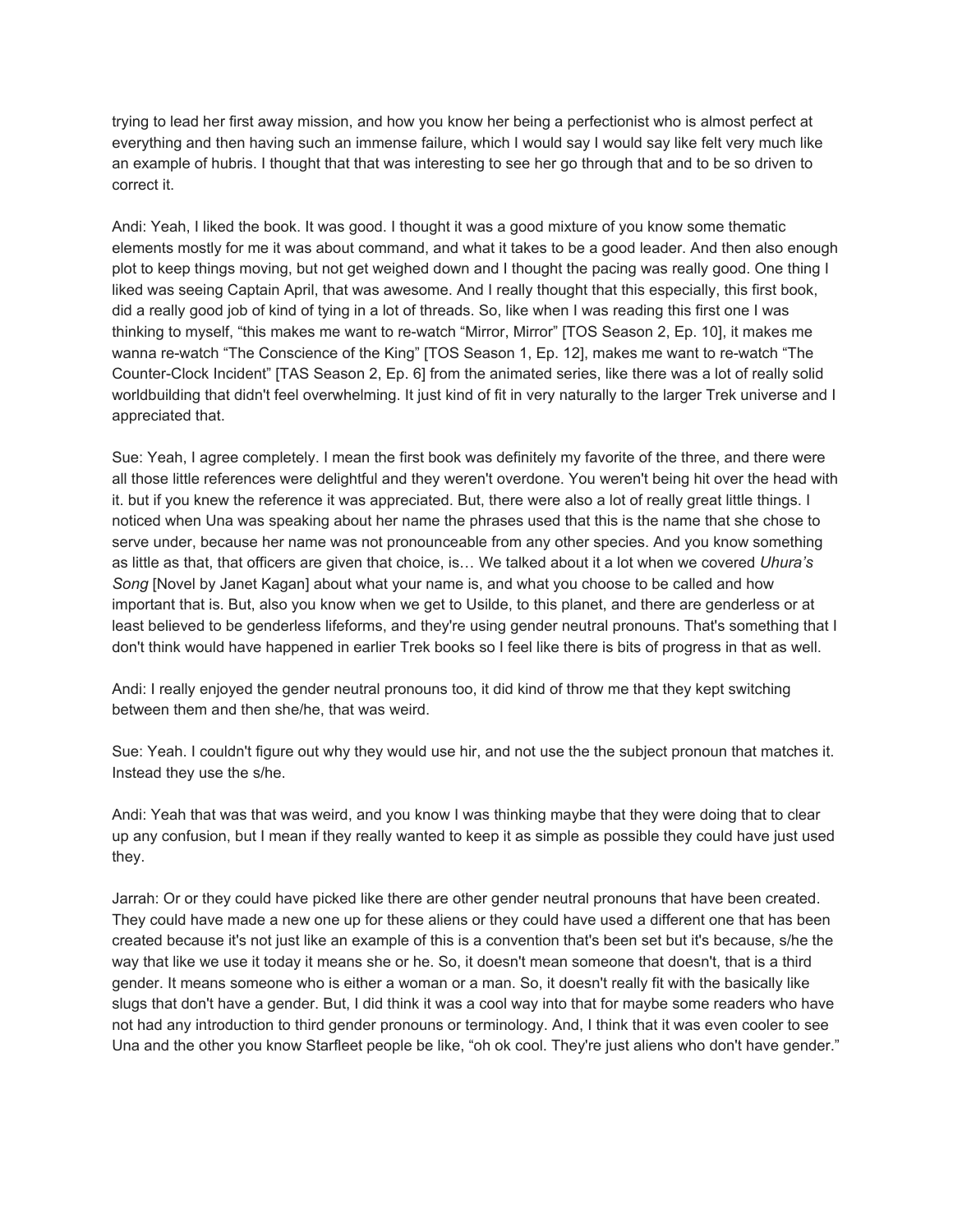Sue: And the first time we're introduced to it, it is Una talking about that. And she is just like, "I can't tell what the gender of these aliens are so I'm going to use these neutral pronouns in my head." Like, it's definitely not a big deal.

Jarrah: So, I just want to go back quickly to the like little touches because I thought that was something that worked well throughout the three books where there's a lot of especially, okay so, the background is very diverse, the background characters and also the characters serving under April. I know some of them I think were established in previous novels, but certainly like every time you see a situation happening on the ship and they talk about people walking by in the background, there's all kinds of different people including like characters that we already know like Lt. Charlene Masters…

### Andi: I was so excited about that.

Jarrah: Yeah it was awesome to see her show up and I think she's described as having something cool to do in the first book in engineering wise I think. And there's a significant part for Lieutenant Rahda in book 3. I think it was book three, or book two, I'm not sure, I apologize. So, yeah I mean I definitely noticed that, and it was nice to see there was just you know really good gender and also ethnic racial diversity in the background.

Andi: If only they could have just left Kyle out of it.

Jarrah: But, like back to the planet again. So, basically there's these two groups of people, and like slugs… Slugs and people. So, there's these slugs from another dimension called the Jatohr, and they basically came to our dimension because their universe is being destroyed, but they're really, really xenophobic and really fascist.

Andi: I think that is an accurate description of them, yes.

Jarrah: And they basically enslave this local indigenous population called the Usildar, and I thought that it could have easily felt like they were, the authors were treading a fine line with how the Federation involves themselves in this dispute, because you know do we go into you like, "oh we have to rescue the poor natives from these oppressors." The natives are as usual described as having brown skin although they also have green hair and they have like prehensile toes or something so they can climb trees. But, I thought, even though it was like a somewhat stereotypical description of a quote unquote primitive culture, that there was respect demonstrated on the part of the Federation officers and that even though it may have clashed with the prime directive, you know a willingness to take responsibility for the destruction that was happening to their planet as a result of the Jatohr incursion. Did you guys have any thoughts on the depiction of those two races?

Andi: I think that they did an okay job at portraying an indigenous culture and at least pointing out the pitfalls in having a civilization like the Federation kind of come upon this planet. And, I've always thought the Prime Directive has some unique moral quandaries there. I myself would probably really suck at enforcing it. I would totally like charge down there and be like, "get off this planet!" But, I did think that it was kind of interesting to see that you had these leaders for the Usildar that kept trying to make decisions and then their decisions would be undermined by the Federation. And it kind of made me uncomfortable a handful of the times there was a part I wanna say in the second book where Una is pressing forward, and the leader of the Usildar that's in the other dimension is like, "you're not listening to me, I'm trying to talk to you and you won't listen." And she wasn't, and maybe she was right to do what she did, but I don't think that what they wanted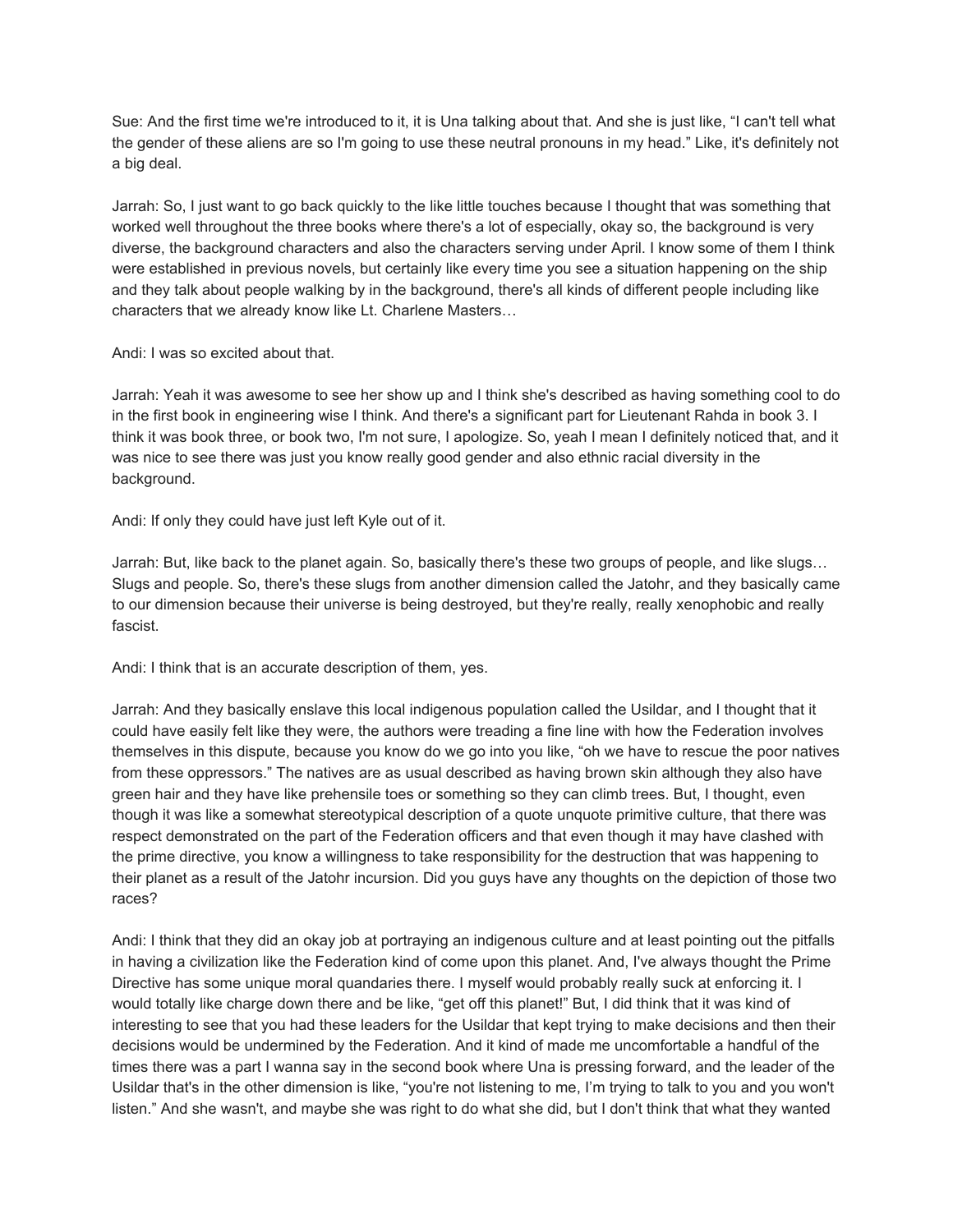was taken seriously by any of the cultures that came in. The Klingons, the Federation, or the Jatohr. They all kind of just…

Jarrah: Yeah, like they think that they took the destruction of the planet seriously, but I agree they didn't take their culture very seriously and that there are other times like at the end of book one where she has to get to the citadel set at all and they're telling her not to go and they actually go so far as to like physically try to stop her because of their taboos and like because of the situation that she set in motion and she was the one that originally blew their cover to the Usildar in the first place when they weren't supposed to let the people know they were on the planet that again and again she has to keep violating their taboos and she doesn't have time to talk to them about it.

Andi: Yeah, and it kind of goes to what I think the main theme of these three books is anyway, which is when is it right to follow orders, and when is it right to not follow them. And what makes a good leader. And where is the line between confidence and arrogance. And I mean we have time and time again all these mutinies, all of these orders that are getting ignored everywhere, the Romulans, the Klingons, the Jatohr, and even the Usildar have a young man that Una saved at one point, saving her life in defiance of his own culture's justice system. And I just think it's a really interesting thing to think about is like when does following the orders of your leaders become immoral, and where is the line between you know taking a stand and doing what you think is right in defiance of what your leaders are telling you to do.

Jarrah: Yes, totally agreed. I think that's an interesting thread that runs through, and also we see repeatedly with the Jatohr that there's people in the civilization that question their leaders, and those people are always portrayed as heroes as well as the people questioning at least like the absent, relatively absent Federation Starfleet leadership on, I guess, our heroes side of things.

Andi: Like we had more than one in the second book, we have a Romulan Tal Shiar taking over a ship and issuing orders that are resisted by the crew in various forms, and in the third book we have a Klingon woman taking over a ship and then having that crew also resist orders. It just, it was interesting kind of through line throughout all three books, by the time we got to the Klingon subplot in book three, I was like "okay, I get it," but I mean at least it's consistent, I guess. Which can I say that one of my favorite things about the first book is the end, because it is very, very rare that I get shocked by anything really when it comes to storytelling, like, it's pretty rare, and I was like, "Say what?? We have a Romulan spy!"

Jarrah: Yeah I agree. I also didn't really see that coming and it threw a huge twist into the plot, because you know, I mean I guess I didn't know what else Scotty and, or not Scotty, Spock and Kirk were going to be doing while Una was on this planet, but now they have like two big situations going on for book two, one is that the reason that Una had to go do this apparently at this particular time to go rescue her former crewmates, is that this planet is covered by the Organian Peace Treaty from "Errand of Mercy" [TOS Season 1, Ep. 27], and there's going to be Klingon/Federation peace talks, but you know an incursion into that planet that the Klingons are already trying to occupy and also subdue the indigenous Usildar would possibly jeopardize these peace talks, so she thinks she is more likely to succeed as an individual than taking the whole Enterprise along. So, now Kirk and Spock have to deal with the fact that like, oh crap the Klingons know they're on this planet, the Romulans have this super powerful alien device that at this point like a lot of people just think it just massively kills people and can, it's like a giant transporter beam of death that can go through shields and all sorts of stuff so Romulans have a serious the bad weapon, and then also there's these peace talks and the Klingons maybe don't so much really want them to work. So, yes it sets up a really good start for book two.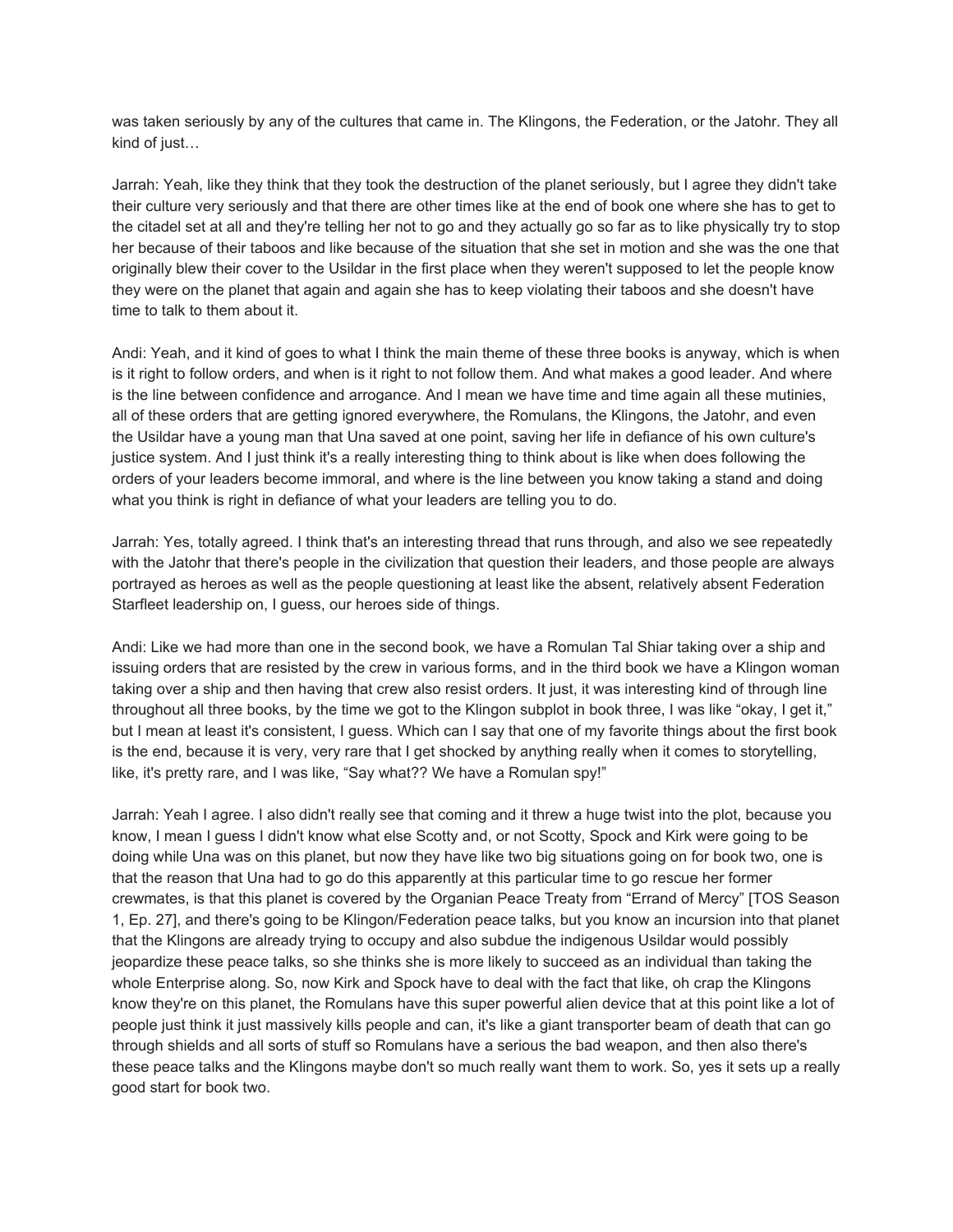Andi: I just was like, "Whaaat?" And then I was super excited to see where that went.

Jarrah: But I was also like maybe you didn't need a woman to bring you like clipboards and fold your pants.

Andi: I love, too, that she was so offended by the job.

Jarrah: I know…

Andi: She's like, "it's so demeaning it's so beneath me. Stupid coffee."

Sue: They tell us throughout the early books that the universe that the Jatohr come from is in danger and they're not going to survive there anymore, but they don't tell us why. So, even if they know that they're being transported to this other dimension they don't know what it actually is like there, because there is zero information given about it.

Jarrah: Yeah and the Jatohr have been radically altering this planet to the point that it's becoming inhospitable for humanoid life, and so it's reasonable to think that maybe the environment in this other universe isn't particularly hospitable to humans either.

Andi: I also really loved the tie in here to "Mirror, Mirror" with the weapon, and the idea that in the mirror universe mirror Captain Kirk got his hands on it and I just thought that was such a cool tie in.

Jarrah: Yeah, for sure. So, I guess so move on to book two then which is *Best Defense* by David Mack.

Sue: Sure.

Jarrah: So, we basically… We've got some peace talks going on, and I have to say I really loved the early chapters of this book on the peace talks. There's a lot of different dynamics at play where Sarek is leading the Federation team, and he's obviously very dedicated to making this work. Gorkan actually also realizes that they have to bargain in good faith here with the Federation because any other option means the Organians are going to come in and intervene and take away both their military powers. But, the Klingons who are backing him up are not backing him up. They they want blood, and they want things to break down, so they're being unreasonable, including like the actual Klingon government. And I just really enjoyed how the description of those talks were going and the scene where like Gorkan's dancing with Amanda to Blue Danube and the Klingons are getting like all upset because it's so like, you know, human, or sentimental, or not very like manly and violent. So yeah I enjoyed that.

Andi: Yeah, I really liked that he asked Sarek for permission, and he was like, "it's not my choice."

Jarrah: Yeah exactly.

Andi: My wife makes her own decisions and I abide by them. I was like yeah, you're the best.

Jarrah: Yeah and the Romulans, like okay, yeah, there's so much going on in this book. The Romulans are of course trying to exploit the fact they now have this device, and maybe if they use it to disrupt the peace talks the Organians will like disable both of these key enemies of theirs, because like the Federation and the Klingons will blame each other and then the Romulans could take over the universe, and then the Orions also think the same thing, and so they're messing up things, and there's a little bit more for Uhura to do in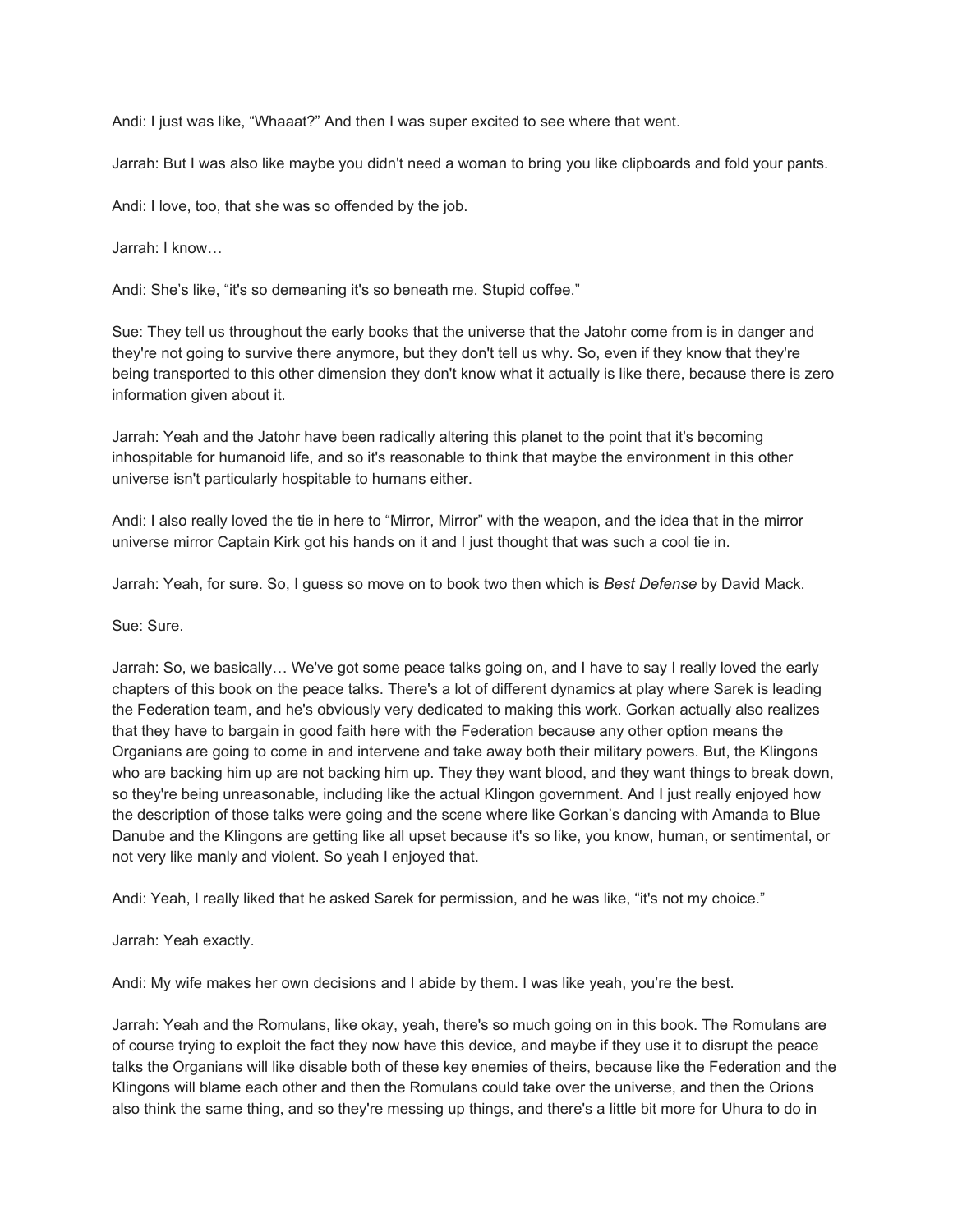this book as a result because the Enterprise has to go to this planet and try and investigate stuff that's happening. So, it was nice to see Uhura get to play a bit more of a role in book two.

Sue: Apparently she's a hacker.

Jarrah: Yeah that was cool.

Andi: And a really competent one.

Sue: Yeah, right?

Jarrah: Yeah, I can see it.

Sue: Oh totally. But it's just not what you expect.

Jarrah: Yeah.

Andi: One thing I almost always like about the Star Trek books is that you get to spend more time on characters like Uhura and Chekov and Sulu. In this particular one, book two, I really enjoyed Sulu flying. I really love it when they make Sulu into such a hero, he really saves their ass a couple times. I always really enjoy that, and then Uhura and Chekov working together to do their little mystery solving while they're tracking down the Orion spies. I enjoyed all of that. The biggest problem I have with Book two is that I feel like there was too much plot and not enough theme. So, like the first book I thought was well balanced between the two and the second one even though there's not a storyline that I thought particularly didn't work, I just felt like there were too many of them. Did you really need both the Orions and the Romulans doing basically the same sabotage? It just felt like a little bit too much, and it seemed like it was more like focused on okay, "this happened and that now this happened, and then okay now this happened." And it was super, it was an enjoyable read, I just don't feel like it had quite the depth of theme that the first one had.

Sue: There was definitely a lot going on, and I mean in addition to everything we've already talked about there was the Joanna McCoy storyline, which I have to say I do really kind of enjoy fatherly Bones, but it was just another thing and it made for a fast and enjoyable read, but I would agree with you there was a lot going on.

Jarrah: Yeah and I would say that you know partly because of that it felt like there was action for the sake of action happening. And there were moments in both this book and there was one moment in book three where it like verged on or definitely went into damsel in distress territory, and it didn't seem like it was really a particular reason for it. So, in book two there's like one moment where it doesn't get there but like the Klingons are kind of threatening Sarek and that you know, because Gorkon's disappeared he's been transferred into the other universe, and that the Klingon general basically is like I want an answer or else. And then Sarek goes or else what, he says we'll find out just how much your wife really means to you, like this whole idea over and over again that like we need to threaten women in order to emotionally motivate men. And while Joanna McCoy when she is kind of abducted by this like drug addicted Orion she saves herself from that situation in a pretty rad way, but it again is like let's make McCoy worry. And then at the end she gets transferred into the parallel universe and then you get to see McCoy worry more about her. So, I don't know, I just felt like it was a little bit tired and unnecessary.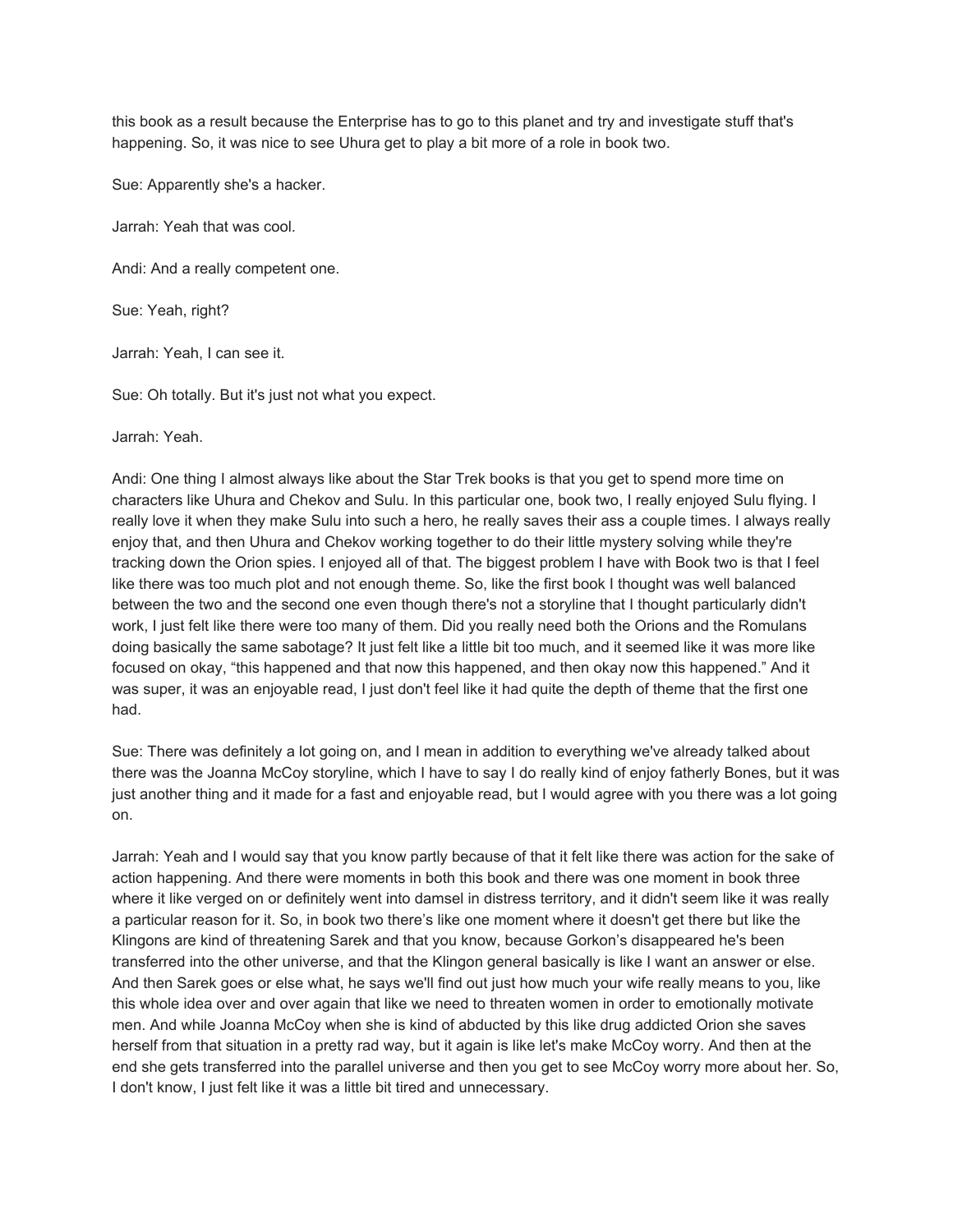Andi: Yeah at first I was like wow they really just brought Joanna McCoy in here to get taken hostage did they. But at least she basically saved herself and I did like seeing McCoy and McCoy. That was nice. So, like at first I was a little bit wary, but in the end I still think that she made for a nice addition and they did let her do some stuff, I just especially towards the beginning of her storyline I was like why.

Jarrah: Yeah exactly. I had the same thought. I think it got better and I was less leery of it. But certainly when it started where you know McCoy is telling her like you have to get somewhere safe and she's like I'm a nurse I'm not going to and then you know she gets abducted right after, and it's like she is getting like blindfolded and threatened, it's pretty gross. But you're right it does, she does get like actually more of a character and more to do later.

Andi: And I mean her arc is basically her and McCoy reconciling, and also her getting McCoy to understand that he doesn't get to make her decisions, so that was nice.

Jarrah: Yes.

Sue: There were a few other little things about Book 2 that you know made me give a side eye a little bit. One was that the constant descriptions of Una in the other universe with her "raven hair and her her glistening perspiration." I'm like come on now.

Jarrah: No, "Her delicate sheen of perspiration." You're talking about sweat.

Sue: Yeah, this is not that character.

Jarrah: Yeah it just felt like, it reminded me there was a McSweeney's spoof about like what if male characters were written like men write women characters, and this, it felt like a little bit like the women characters were not ever allowed to be unattractive because…

Sue: Yes.

Jarrah: At this point when they're talking about her like delicate sheen of perspiration, this is after the very end of book one where she is like as you know escaped gone down to this planet, she's run through a bramble forest, and across the muddy field, fallen into a swamp, and been like hauled up the side of the citadel…

Andi: And then fought Klingons…

Sue: And she has a delicate sheen of perspiration.

Jarrah: Yeah, and then like ends up in a desert in the other universe, and then it's like, let's be honest here also if you have a delicate sheen of perspiration on the back of your hand literally every other inch of your skin is sweating.

\*\*laughter\*\*

Jarrah: Like, it's okay to you know kind of stink and not look that great after all that it's okay. That's how people work. I know she's Number One but I still don't buy it.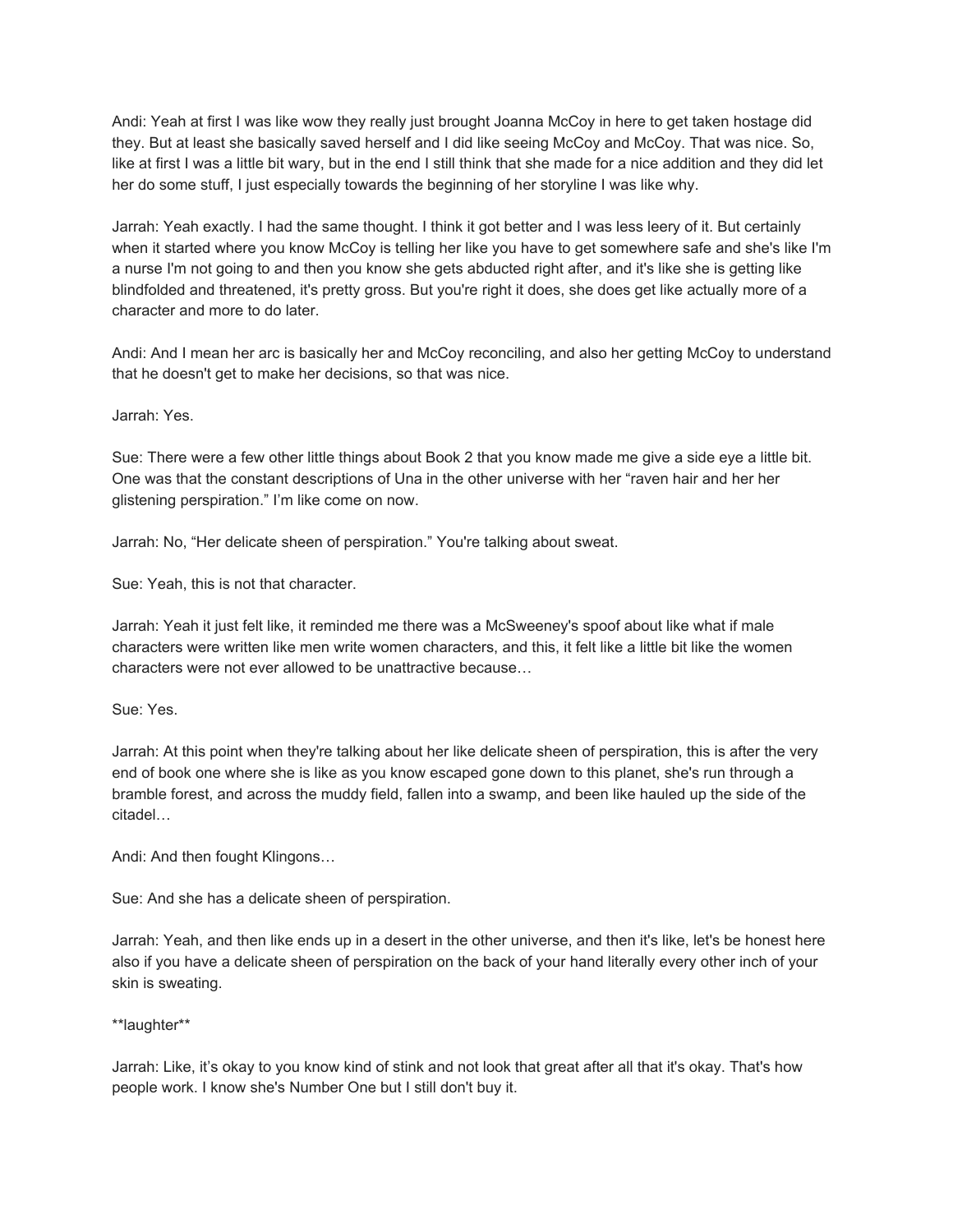Sue: But the other thing I noticed that I know that Jarrah picked up on too because we talked about it before, was the sort of background trans character. Which was neat that there was this background trans character, but I wasn't super sure about the way they describe that person. It was like because of her low voice her transition was obvious it was like wait a minute, no.

Jarrah: Yeah, so I have it right here it's like, "Chief Nomi Wreade, she was tall but slight of frame and her jet black hair was coiffed in a smart bob the faintest hint of a deeper register in her slightly nasal voice suggested the transitional nature of her gender. But there was no mistaking her authority as her deputies and their Klingon harassers all froze in place." And yeah. So, we definitely talked about it. It's problematic to say that you could like infer someone's gender from their voice, but we also talked about we weren't 100 percent sure how you would have done it differently to make it clear.

Andi: That's a tough one.

Sue: Yeah, because with you know other background characters, you can use other descriptors to signify race.

Jarrah: Or, like we know Charlene Masters is an African-American woman.

Sue: Right. Or we can, maybe this is not the best thing, I don't know, but like Raul Martinez you can assume that this is a Hispanic man.

Jarrah: Yeah. And Tim Shimizu.

Sue, But how do you have trans characters that are background characters and have a very one short scene without saying oh and by the way this person is trans.

Andi: Yeah.

Sue: You know?

Jarrah: Yeah, because like not all trans people do use alternate pronouns. So, you know you can't, I would say like not even necessarily a majority do, so you can't just I mean sometimes you can I've seen it done where a character was just described with alternate pronouns and you infer from that, but I liked that he immediately like moved from that to saying though that her authority was really evident.

Sue: Yes.

# Andi: Oh mis-gendering.

Jarrah: Yeah exactly, and like no one mis-genders her says she's a man or anything. So, that was good but then it was unfortunate because I was like oh ok cool there's like a trans cop in charge of this planet security and then you basically never see her again, like very little. So, that was kind of disappointing. I was like I guess maybe just do more with that character would have been nice, because otherwise all you have is these like giant evil genderless slugs, that are not binary gendered, so maybe you could have done a little bit, especially like I dunno, okay I guess it wouldn't have made any sense given her position to bring her back in book three, but there was a lot of room to do more with trans characters or really anything in book three.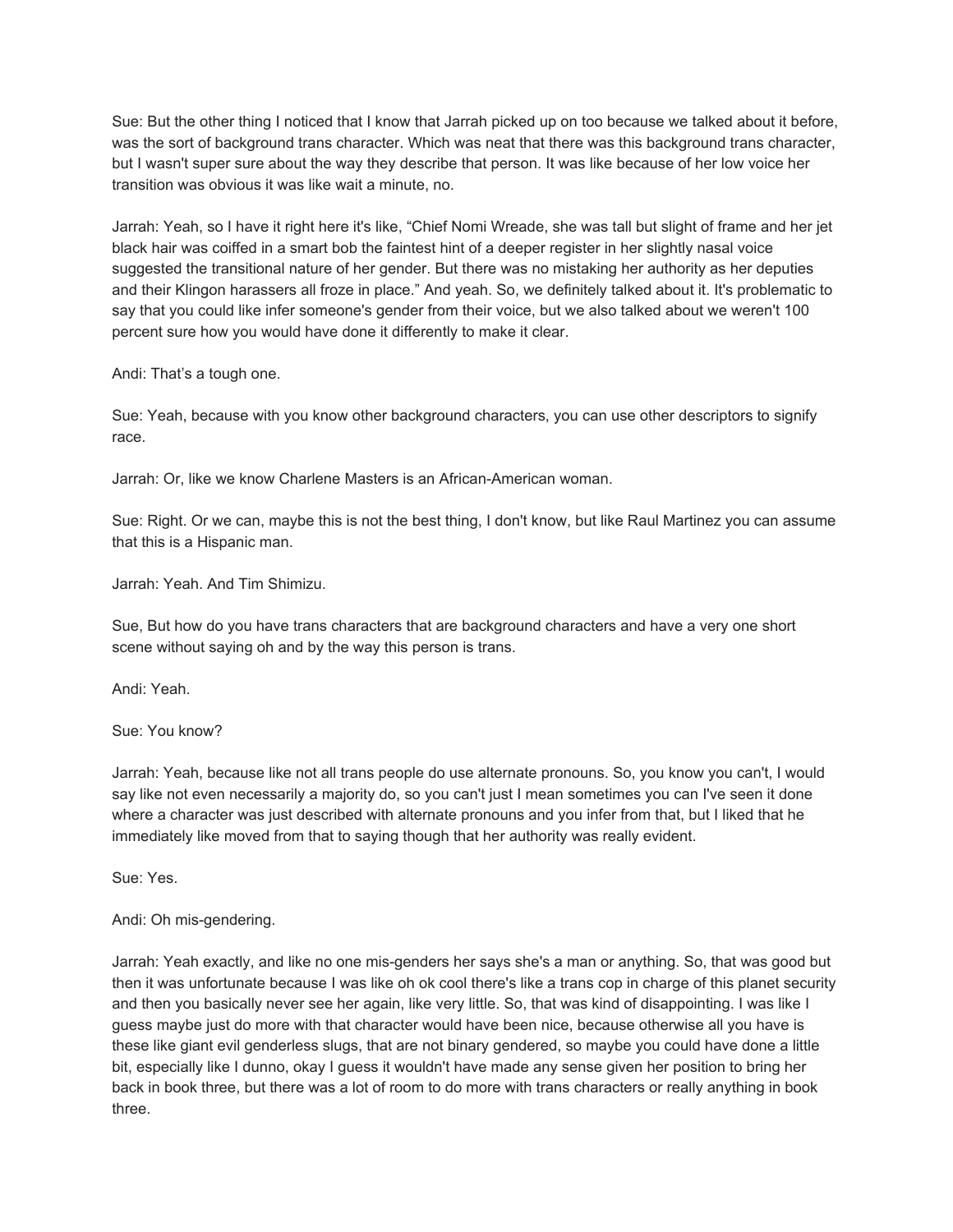Sue: I mean it's it's a difficult thing to talk about even because I want to say it was an excellent try, and you're definitely painting that character in a positive light. But just even the way she was described or that information was provided felt.

Andi: Foggy.

Sue: Yes, yes.

Jarrah: Yeah, I know but I would be interested in if any listeners had any ideas for a better way to present that.

## Sue: Absolutely.

Jarrah: Like to present a background character, because I've done a lot of thinking about well you know maybe someone could have mentioned it or something, but then I'm not sure that would have been less problematic. Like maybe have someone who knew that character before she transitioned, or something. I don't know, but then that might have introduced its own problems so I don't know exactly how you do it without falling into some kind of stereotype. Just if you want to leave the rest of the book as is and just kind of throw in this background character and be like by the way there trans.

## Andi: Yeah.

Jarrah: I don't know. I mean okay, here's, okay, now that I'm thinking about this they could have just said Nomi Wreade, the trans woman although then it would be like why didn't you call all the other women cis-women so okay I'm just thinking because there was a lot I also noticed in book two of descriptions of skin colors that were kind of unnecessary, and like it happened to characters of all different kinds of races, so I don't think it was particularly a racist thing to do, I'm not saying that, it was like there were descriptions of Una being very pale, and descriptions of Uhura's, you know, whatever, dark skin, and I was like yeah we know we watched the show.

Sue: I've always wondered that about some of these Star Trek books, all of the time that is spent describing the physical characteristics of our main characters, like we know, we're aware.

Jarrah: Yup.

Andi: I think description can be hard, and I think the main thing that you want is, you want to get a sense of the character without the audience having to really notice that you're doing that, but it's tough it's tough to integrate that stuff.

### Jarrah: Yeah for sure.

Andi: I did want to talk about Sadira a little more. Okay, so I was thinking, because as I said at the end of Book One was awesome and I was like yeah, and then I was like oh cool, we'll have another Romulan woman to be like yeah, badass! But I feel like she did not live up to the hype. She actually reminded me a little bit of Sela in that it was like she kind of just came out of nowhere is a shadowy figure and like "oooh shocking", and then when we actually get into her like doing her dastardly plotting, she kind of sucks at it.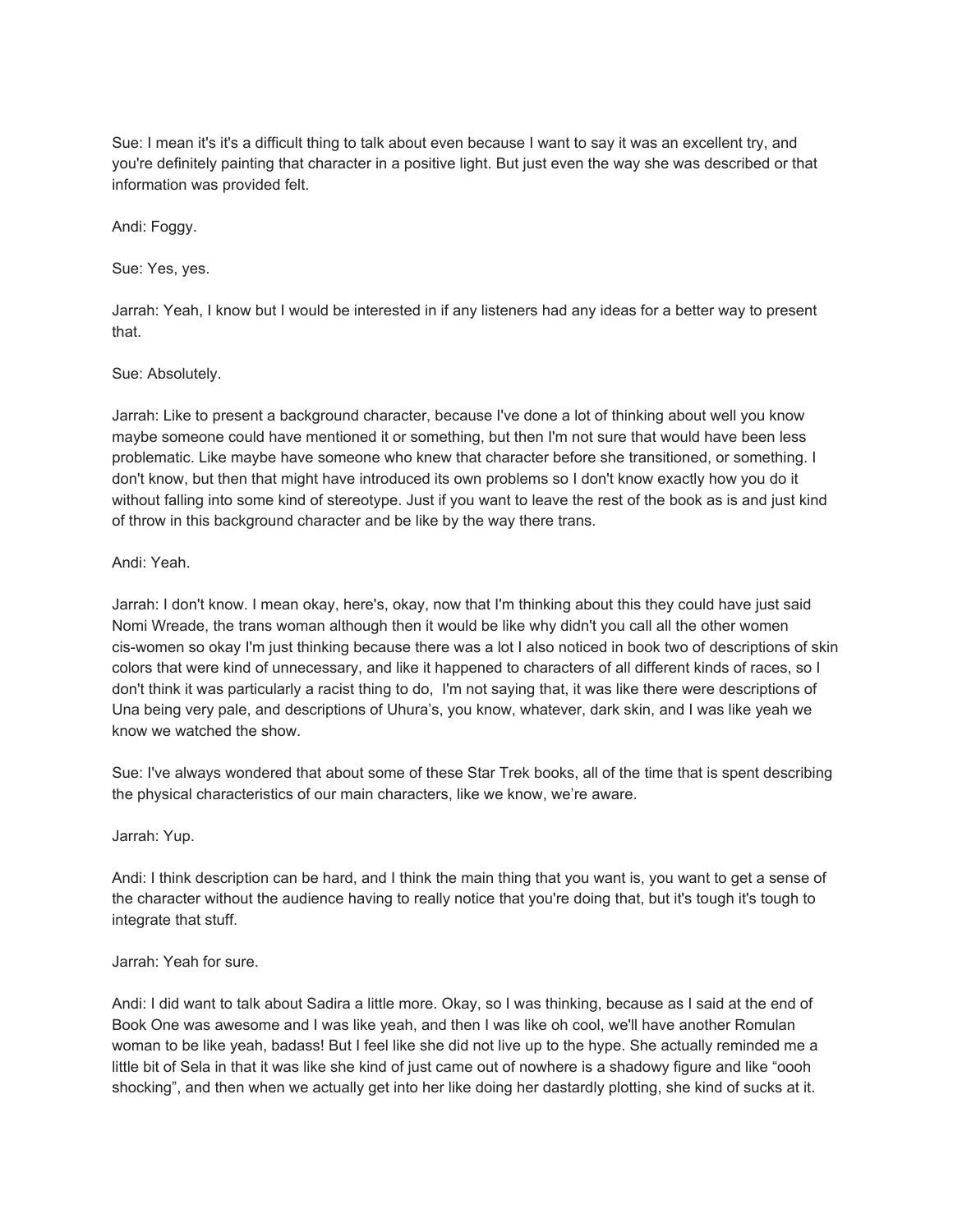And then also she was so one dimensional just like there was a handful of times where she was like "let's be evil" basically.

Sue: And then the Romulan plot went away entirely and it wound up being lots of Klingons.

Jarrah: Yeah, I mean so yes Sadira is like woman who was the Tal Shiar agent who was being the yeoman in the first book, and she basically yeah I think she's saying like Sela is good, like she kind of comes across as just like she's actually a human woman, she has risen in the Tal Shiar, no one on the ship likes her, and she basically throws giant temper tantrums, and her... Yeah and you're right like at the end of the day she's just suggesting they do things that make zero sense out of, I don't know, a need to…

### Andi: Control?

Jarrah: Keep control, yeah, I mean it was cool to see her, the effect that she had on the politics on the ship between the male officers who are military and not Tal Shiar, but I agree that she didn't 100 percent do it for me.

Andi: I just, I would have liked to see more of a motivation for her beyond like, "Muhahaha" because that's what it kind of felt like, there was all these times where she was like hey we'll win, and I'm like okay… A little over the top.

Jarrah: I wasn't 100 percent clear how she became a human Tal Shiar agent. Did you guys get that? Did I just miss that?

Andi: I feel like she grew up there, but I don't really remember.

Sue: There was definitely a back story about how she grew up and was raised, possibly that like her colony was taken over by the Romulans.

Andi: Yeah I feel like that sounds right, but the impression I got... Well, okay, so here's a good example of this could have been interesting motivation. Was she overdoing it because she was trying to prove herself? Well if that's what was happening it was not clear enough. It just kind of felt like, except for the very beginning where she was like I'm so glad I don't have to slog around coffee anymore, after that she just became very, "we're going to do the mission, even though we're doing it incompetently and I'm going to ignore everybody else's very sensible suggestions and we're always going to do it my way" and it just felt very strange like I didn't understand why she was doing the things that she was doing. Other than evil!

Jarrah: Yeah, other than she was so sick of delivering coffee that any future in which anyone ever had to do that again made her just…

Andi: I really did love it though and she is like on the other bridge and she's like, "Hey Kirk what up? You can take your coffee and shove it." That was so endearing, okay, that was so endearing. And then she just ruined it. It was such a solid introduction to like this bad ass Romulan spy who was going to outmaneuver Kirk and be this formidable steely foe, and then she just kind of came across as like, petty.

Sue: I love your choice of the word endearing.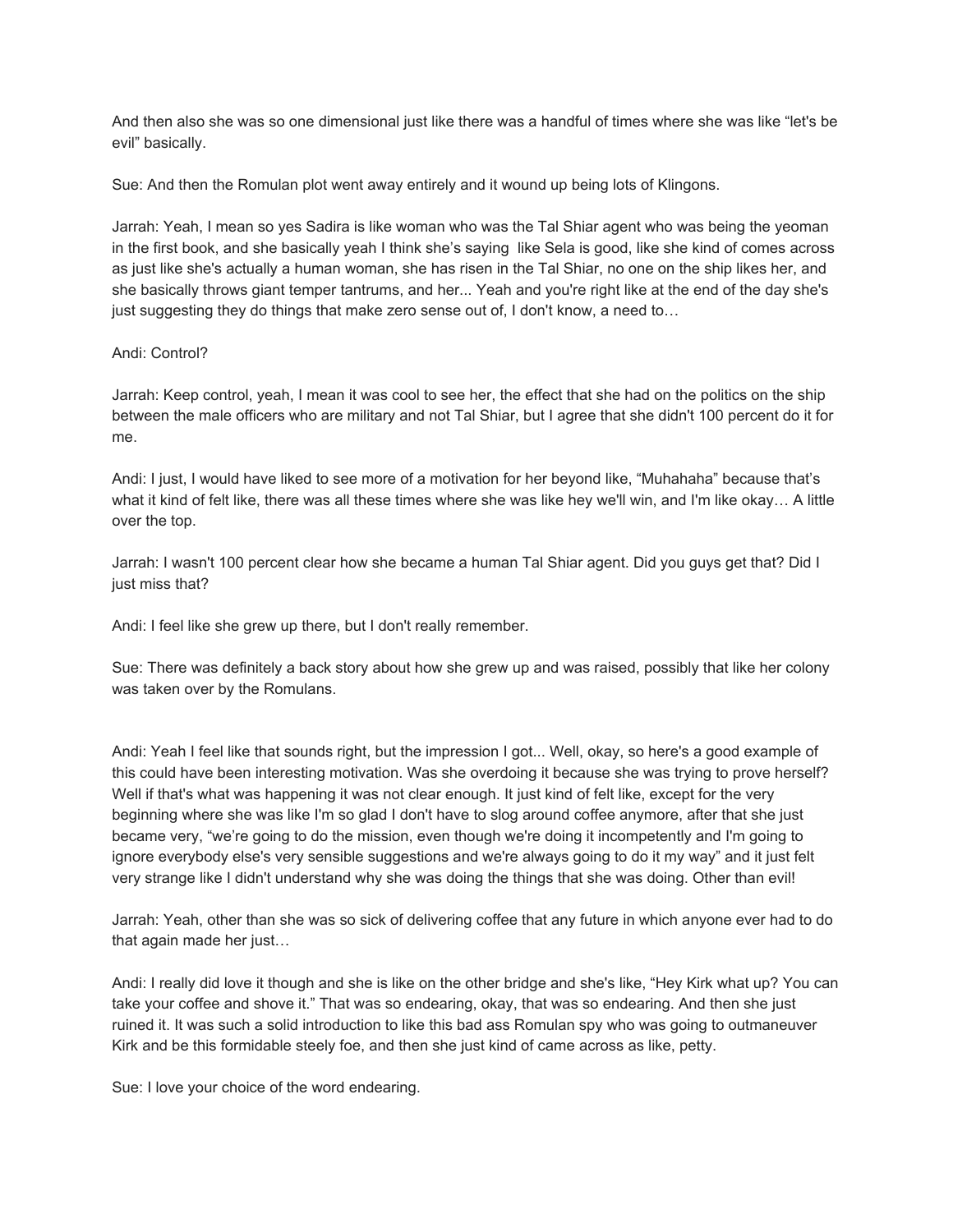Andi: It was! I mean how many yeoman wanted to do that? Let's be real. How many of them wanted to take that coffee and like blow it up with a phaser instead of heat it with a phaser.

Sue: You knew that she was going to be important in some way because of how much time was spent on describing her.

Jarrah: I thought maybe she was in like another book or something I just hadn't read or maybe they had mentioned her in some other episode and that's why she was being featured.

Sue: But she was like, the new yeoman who was over eager.

Andi: They described Lorna a lot too.

Jarrah: Oh yeah Lorna was awesome. And Lorna is in other books but like in book one there's in the description of Robert April's crew Lorna the first officer is awesome and I loved her just want to say that.

Andi: Kind of made me laugh though that Kirk was so like frustrated about his yeoman betraying him, he was so mad. It's like no one can replace Rand.

Jarrah: Yeah. Yeah. No, no entitlement at all.

Andi: Who's going to get him his coffee? What will he sign?

Jarrah: Oh I know. It's like so hilarious that they have this alien device that they've hidden from Starfleet and the only people who know about it are the captains and the first officers of the Enterprise and the yeoman.

Andi: Well to be fair she put listening devices in there so it's not like he told her about it. It's just that she's been spying on them. But you would also think there would be like a standard operating procedure for like sweeping for bugs.

Jarrah: And also just for like security screening like that maybe you'd know that this human grew up on Romulus if that's the case and maybe, like I'm not saying that you should discriminate based on the planet they grew up but…

Sue: If your yeoman has access to the captain's quarters at all times…

Jarrah: I feel like if someone gives you a resume and there's like that many years missing out of their thing where they were doing, I don't know, and it' just says like hey I was working at a coffee shop and then maybe they check your references and the like I don't know who that person was. And then you find out who she was a Tal Shiar agent, okay. I don't know, check your references Federation, that's what I'm saying.

Andi: I do think it's kind of great that they they did make a yeoman a spy, because people dismiss them so much, and I thought that that was a neat twist, as I said. I was completely on board for the very beginning of that storyline and I wish that I had gone further that would have been cool.

Jarrah: All right. So, it's time to talk about book three. *Purgatory's Key* by Dayton Ward and Kevin Dilmore.

Sue: Nearly 400 pages, nearly 100 of them are summaries.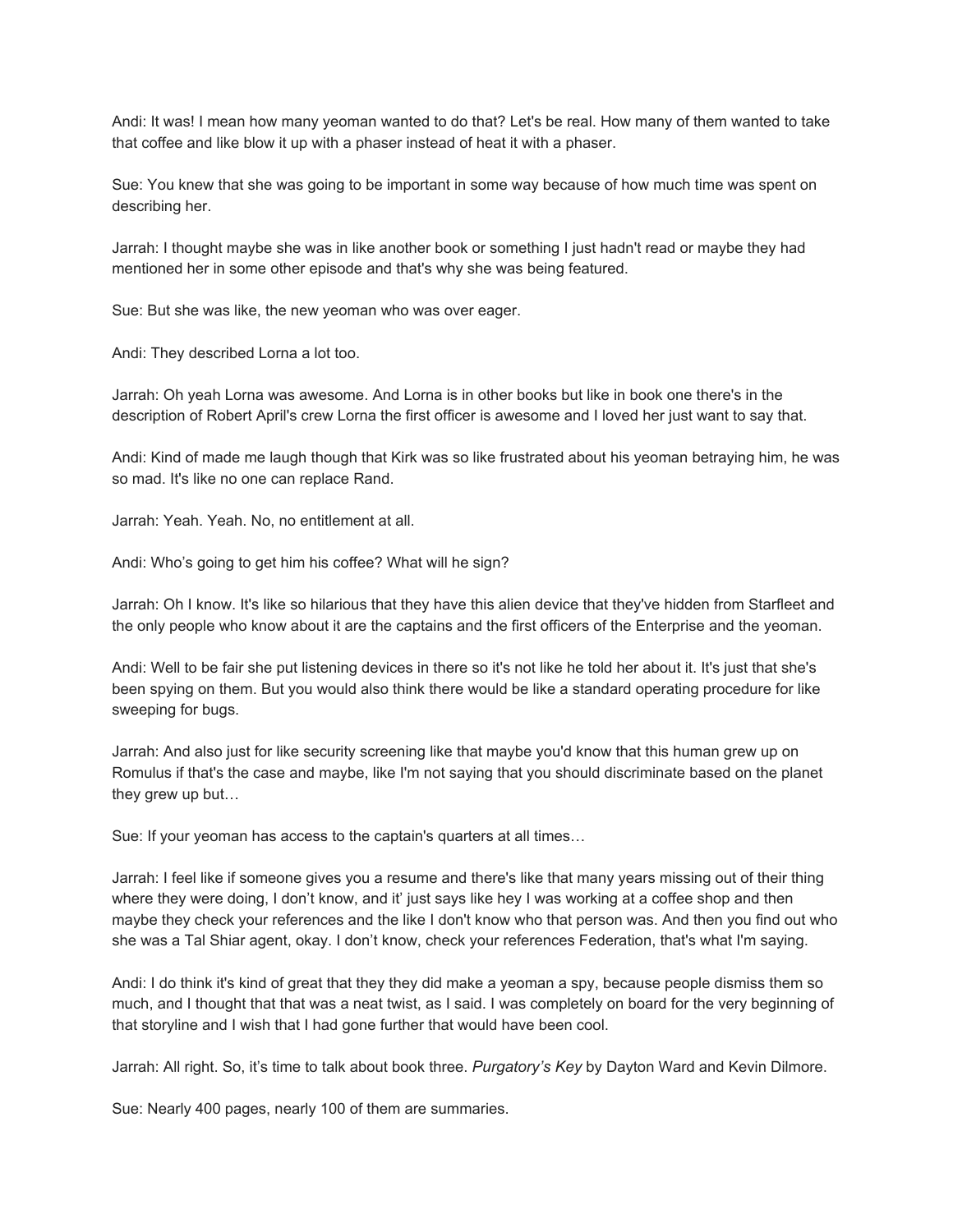Andi: Summaries or Chekov building a probe.

Sue: Right? That's another 100 pages. So you've got a hundred pages of summaries of the first two books, and then another hundred pages of Chekov building a probe.

Jarrah: Yeah, I mean I think it's safe to say we were all slightly disappointed by this installment, although I'm like really curious to know how they assign who gets what parts of the plot in trilogies like this because by the time it got to this point there just really wasn't that much left to cover. Like, we basically know they are going to rescue people, or at least some of the people from the alternate universe, because we know Sarek and Gorkon don't die and they're both in there now, and so really like the only question is how.

Sue: And so much happens in book two, that not much is left for book three.

Jarrah: Yeah exactly. And it's all wrapped up like you said like the Romulans are just done like, there would be no point in bringing the Romulans back because there was like the one ship they lost the transfer key, the ship's totally disabled, Sadira is dead, so there's no point bringing back the Romulans. A lot of book one was flashbacks, that's covered so you can't do that.

Sue: I'm joking about it somewhat, but I did think that the summaries of the previous books that were in this book were excessive. I understand that when you've got a series, because I read series all the time, that you sometimes want to give a reminder of what happened. But, there were literally like pages worth of summaries of what happened.

Jarrah: Yeah I think it was it was the first 40 pages.

Sue: In the prior book and then they summarize it again when talking about the Klingon crew. It's the same summary twice.

Jarrah: And it was, it was a little I don't know I felt like it was a little I don't know how you'd make it less clunky, I think that amount of summary just like has to be clunky, but you would have like Spock would go talk to someone else on the Enterprise and be like oh and here's the whole story.

Sue: Just don't get the whole story assume that someone reading book three has read books one and two.

Jarrah: Well and then I wondered whether there was also a requirement that the book meet a certain length because all the books are roughly the same number of pages. And, maybe if they wrote the rest of it and were like seriously I can't write anything else about this story, which would be fair but I don't know. But, yeah I mean so the book three in addition to, yeah there's the part about Chekov building a probe, which felt to me like technobabble generally not the part most people appreciate about Star Trek, but there were like many chapters of technobabble in this about like how Chekov is building this probe that will work in the other universe and send signals back and I mean I guess it was cool that we got to see how much Spock appreciates Chekov, and Uhura appreciates Chekov, and everyone appreciates Spock and Uhura, and there was a lot of sort of using these scenes to try to add character moments, but I felt like they weren't particularly new or exciting character moments. Like, oh Spock's sad that his dad is missing, and McCoy is mad that his daughter's missing, and everyone's empathizing with each other because their family members are missing.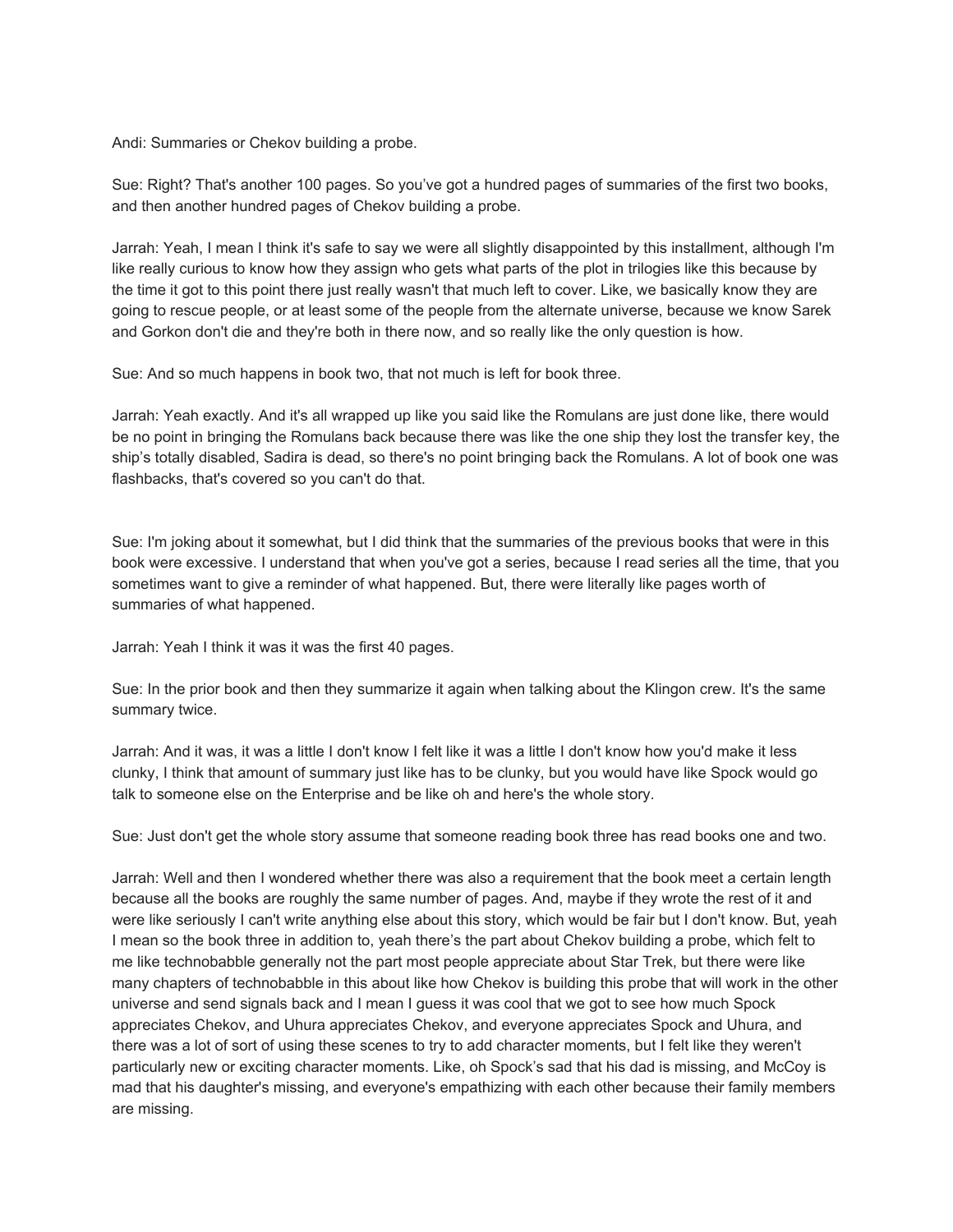Andi: Yup. I thought it would have been better if we spent more time in the other dimension for this one, because we spent so much of book two in our dimension with the Klingons, and the Romulans, and the Orions, and all of that shenanigans going on. It would have been kind of cool to have the third book be way more focused on the other dimension and maybe beefed up their interactions with the Jatohr, because I found that to be mostly the most interesting part of this book is specifically... So we've got this Jatohr leader who is basically a xenophobic slug that is so afraid of different people and cultures that he is dismissing his own scientists and cracking down on dissent and free will among his own people, I thought that was a pretty interesting topic.

Jarrah: Yeah. No, no relation to anything in our current world.

Andi: Yeah I mean I couldn't relate at all \*sarcasm\*. But anyways, I just I thought that that section, like all those sections where we had yet another scientist going rogue, I feel like that could have been beefed up, and that theme that we're talking about that goes through all three books, really could have been honed well here. Like, when is it right to fight back against the evil that your people are doing, or that your government is doing, and that could have been really cool, and I feel like we didn't get enough of it at all.

Jarrah: Yeah I agree. Because basically this book introduces this whole new thing that I at first was not super into, which was this idea that the parallel universe that they land in which is like this weird timeless like, desert where time has no meaning and they don't need to drink water and stuff like that, and then they get some trees and they meet the Usildar and the people that have survived there from the Enterprise and the Klingons and Serak, and Joanna, and everyone, and then Una, Martinez, and Shimizu go off to find the Jatohr city and they get imprisoned. But, like from the... So that happens like right at the beginning of the book, or they were already imprisoned by the end of book two I can't quite remember, but, then very, very quickly in book three we all learn that basically all of that is a shared illusion, like we aren't sure exactly that it's a shared illusion, but it's clear that there is something that's not, like that's uncanny about this universe that Una can manipulate the environment with her mind and Sarek is psychically communicating with Amanda in the other universe, and also thinking maybe something is going on and falling into these weird trances. So, then like they basically get out of prison really pretty quickly like they sleep one night in prison, they get out, they get chased a little bit, and then they're pretty much back with their group.

Andi: To be fair, Starfleet does spend a lot of time getting imprisoned, and a lot of time escaping those prisons. So, at this point you figure that they'd be experts at it.

Jarrah: Yes, yes, exactly. So, yeah I agree with you I'm basically backing up what you're saying, I'm picking up what you're putting down.

Andi: Well, one of the things that I found really, really interesting, is the idea of the Jatohr's xenophobia being like antithetical to their actual nature. Like so, they lived in a universe where there was no other sentient life. So, they had literally never dealt with even the idea of other sentient life, and it does make sense to me that you would react poorly to that, to finding out that there's a whole nother universe filled with all of these different kinds of sentient beings, when you have been the only one in your universe forever. So, I actually think that's very interesting. It's like how much of xenophobia is about lack of proximity, rather than proximity. So like how much of it is not knowing anything about other cultures, you know. So…

Jarrah: Yeah, like total ignorance breeding fear.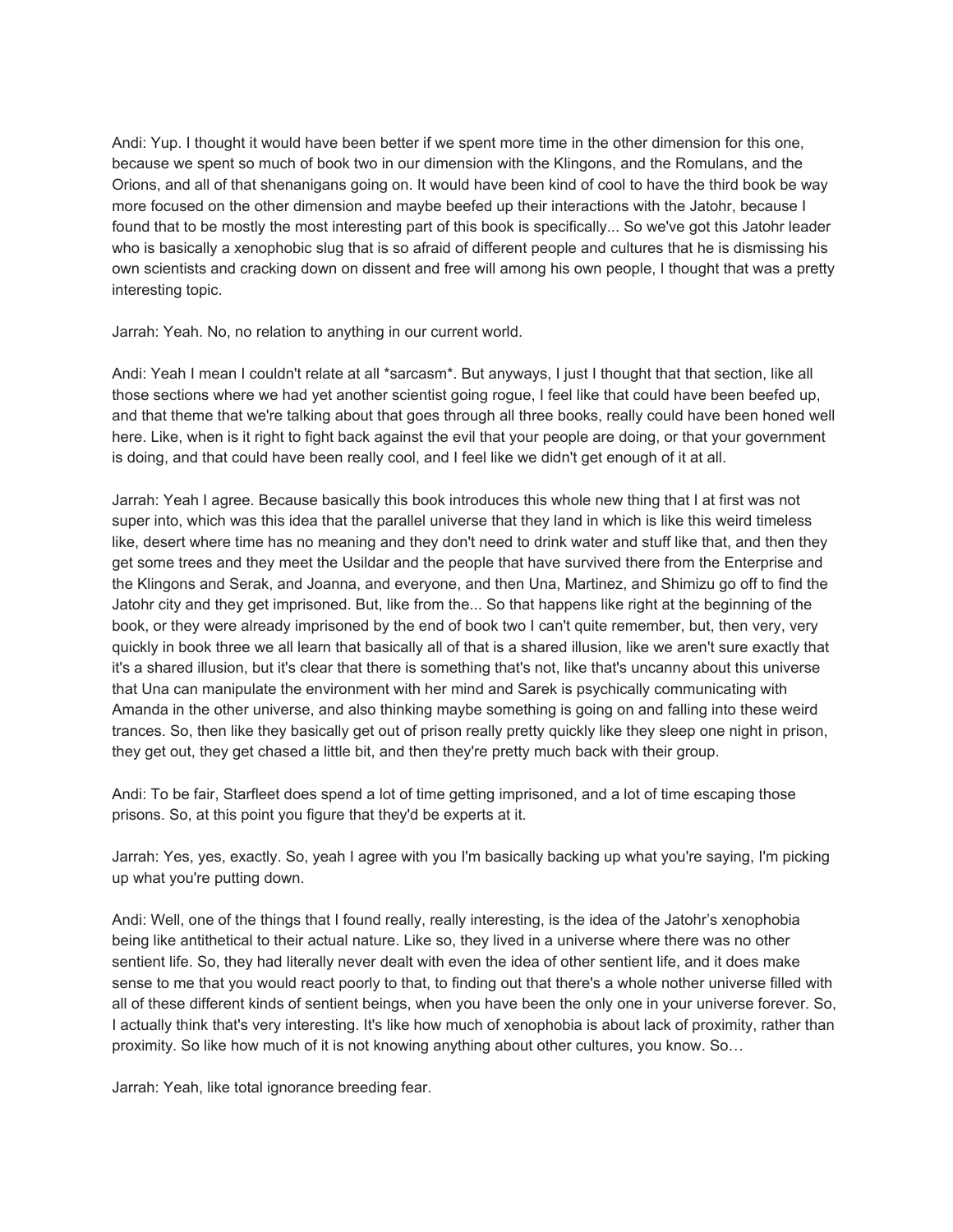Andi: Yeah, exactly. And this idea where you have all these Jatohr's especially the scientists insisting that they love life and they care about life, but the first thing that they do when they meet another sentient species is they enslave them. And I think that's a very interesting concept that should have been explored more, it was very interesting to me. And, the shared consciousness thing, didn't make sense to me. I was reading this and thinking I'm going to need some Sue's Science Corner, because this doesn't make any sense. And then I kind of got into it when Sarek was kind of like bringing them back together, and like finding each other, I thought that was kind of interesting but the concept itself doesn't make any sense to me.

Jarrah: I really disliked it when they were on the planet and it was about like manipulating things with your mind, because none of this is real. Because, at that point you're still not really sure, like are people actually dying when we see them dying. There's this weird part where all the Starfleet people start attacking each other, you see people who have died grotesquely, and then like Una's pulling a lantern out of the ground with her mind, and I was just going like seriously?

Andi: She's like here, here's some phasers shoot them with your mind and it's like okay…

Sue: Well, we spent so much of book two there with, in the other universe with them saying wait a minute we don't have to drink? When's the last time you slept? So, I felt like in book 3 we could have gotten to the whole, "this is a dreamscape" sort of thing revelation a lot faster, and then spent more time with Sarek in the I guess actual other dimension, there's so many levels. Yeah. So, the planet, the desert planet got pretty dull to me pretty quickly, but once we got you know Sarek linking people together, pulling them out of stasis or whatever you want to call it, like I was interested, I'm not sure exactly how it was supposed to work, I don't know if I can science this out for you Andi.

Jarrah: There's um, filaments, and people's minds are in them? And you can travel through the void and link them with your mind.

Andi: What we really need is Sarek's Science Corner, we need him to explain it.

Jarrah: Except we have to spell science, psience.

\*\*laughter\*\*

Jarrah: Yeah I mean so like Sarek leaves the shared illusion and then Una does, and then they're able to bring the other people into the not illusion space, which is apparently everyone floating in the light or something, and I'm not really sure how that's not an illusion, but I mean that also lends an interesting thing that they didn't explore about the Jatohr, about Woryan who's like the dictator guy, because apparently he and his followers, the xenophobes, are like refusing, like they have a fully adopted this illusion as real, even though they like at some level know that it's an illusion, that it's like a space that was set up to help them transition between universes. But, they're like so dedicated to this idea of power and their own superiority that they have to like, they want to continue playing in this like violent fear, and fear laden I guess existence. So, we also get a significant Klingon subplot that just kind of comes…

Andi: Comes out of nowhere, and goes nowhere.

Jarrah: All in all, yeah kind of.

Sue: I was so uninterested in the Klingons.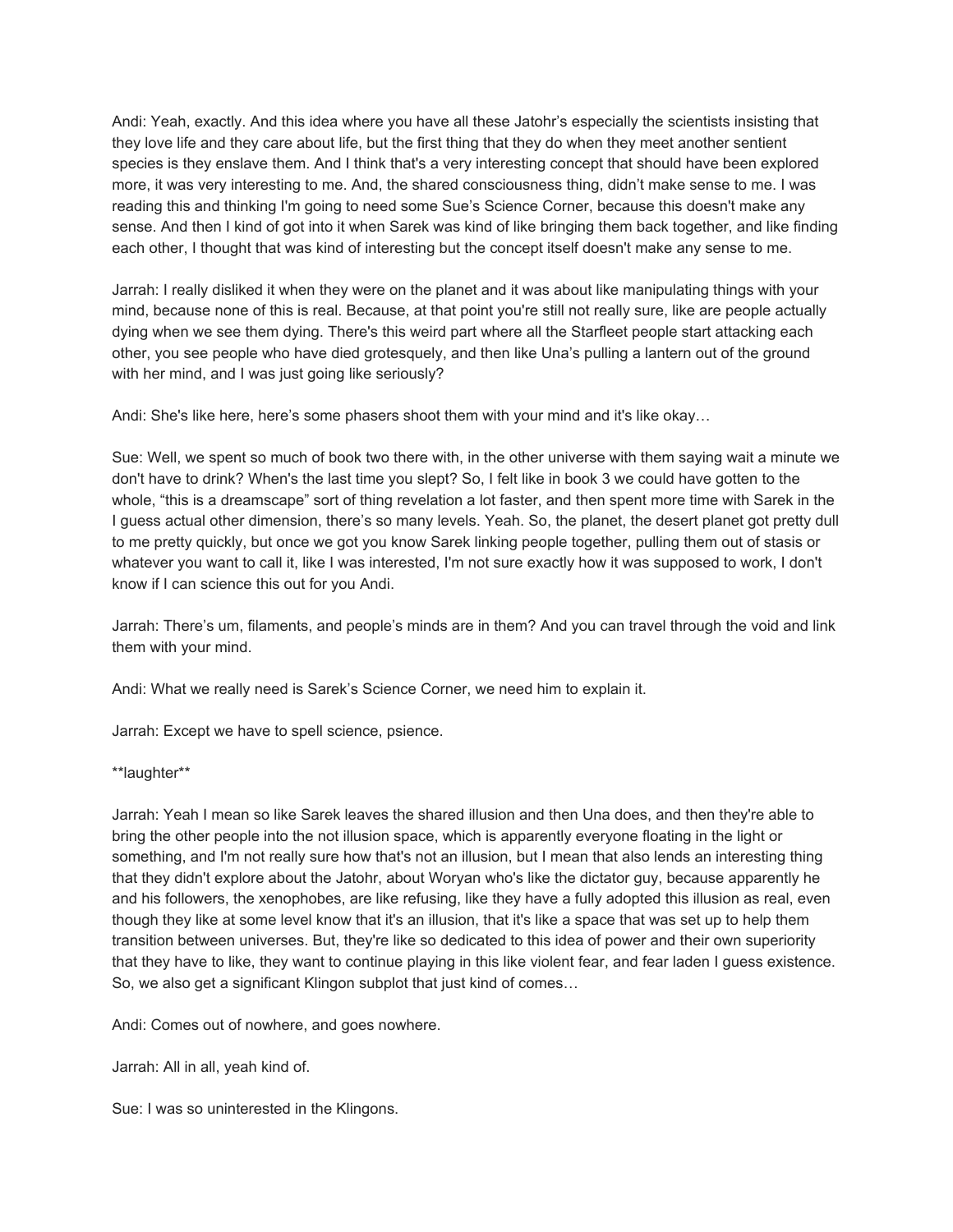Jarrah: Yeah I wanted to be because I was interested in Visla who was like the dishonored woman commander, I thought like that is a character I could be interested in, and so she's basically leading this ship full of other people who have tainted honor, but you know enough honor that they've got to be in the military, but no one really wants to work with them so they stuck them on this ship together, and I kind of liked some of the hints that were given, like her security officer maybe is her friend with benefits slash deuling teacher and it was like oh okay, cool. And, she basically decides that Kirk has made this really big mistake saving all of these Klingons in the last book because they should have just died with honor, including her son, and so now there's like people trapped in the other dimension and Klingons who were not allowed to fight to the death, and so she just kind of has a vendetta against Kirk, and she takes her rust bucket dump of a ship to the planet where there's another Klingon ship that's there to come and make, like oversee their science experiments on the planet. There's also a cool Klingon woman scientist on the planet who doesn't really end up going anywhere.

## Andi: Which is sad, she was cool! I dug her!

Jarrah: Yeah and I also wanted her to like I was like oh cool a woman scientist on the planet, she seemed like she could have mirrored the Jatohr scientists, like she was kind of standing up to her commanders and the pressure they were putting her under. But then she dies.

## Andi: Frustrating.

Jarrah: Yeah. And Visla like tries to attack the Enterprise and ends up having the like male commander of the other ship destroy their ship, and ultimately she…

### Andi: Fails a lot?

Jarrah: Takes over their ship but then dies and gets killed for failing. So yeah. And I don't know, I was kind of, because there is a lot of her talking about her son, and his honor, and I kind of wanted to see them reunited and have I don't know some payoff to that storyline, but they felt like it was an attempt to fill space and introduce some more suspense, but I don't know if it really succeeded.

Andi: Yeah. So, at the end everybody is saved. Kind of. Martinez has some mental health issues, but for the most part everybody gets saved from the other universe and they're going to help the Usildar get their planet back, and they've got the Jatohr and they're going to help resettle them, and Una's not going to face any consequences for stealing the key and running off. Nobody is going to face consequences for anything apparently.

Sue: No, she goes to turn herself into Kirk, and Kirk says I'm not going to arrest you, I'm going to stand with you. And there's this whole thing about like we don't know what kind of charges they'll bring, but probably nothing because we helped these people.

### Andi: Yup.

Jarrah: Yeah. And we got the thing back for the Romulans even though we lost it to the Romulans to being with.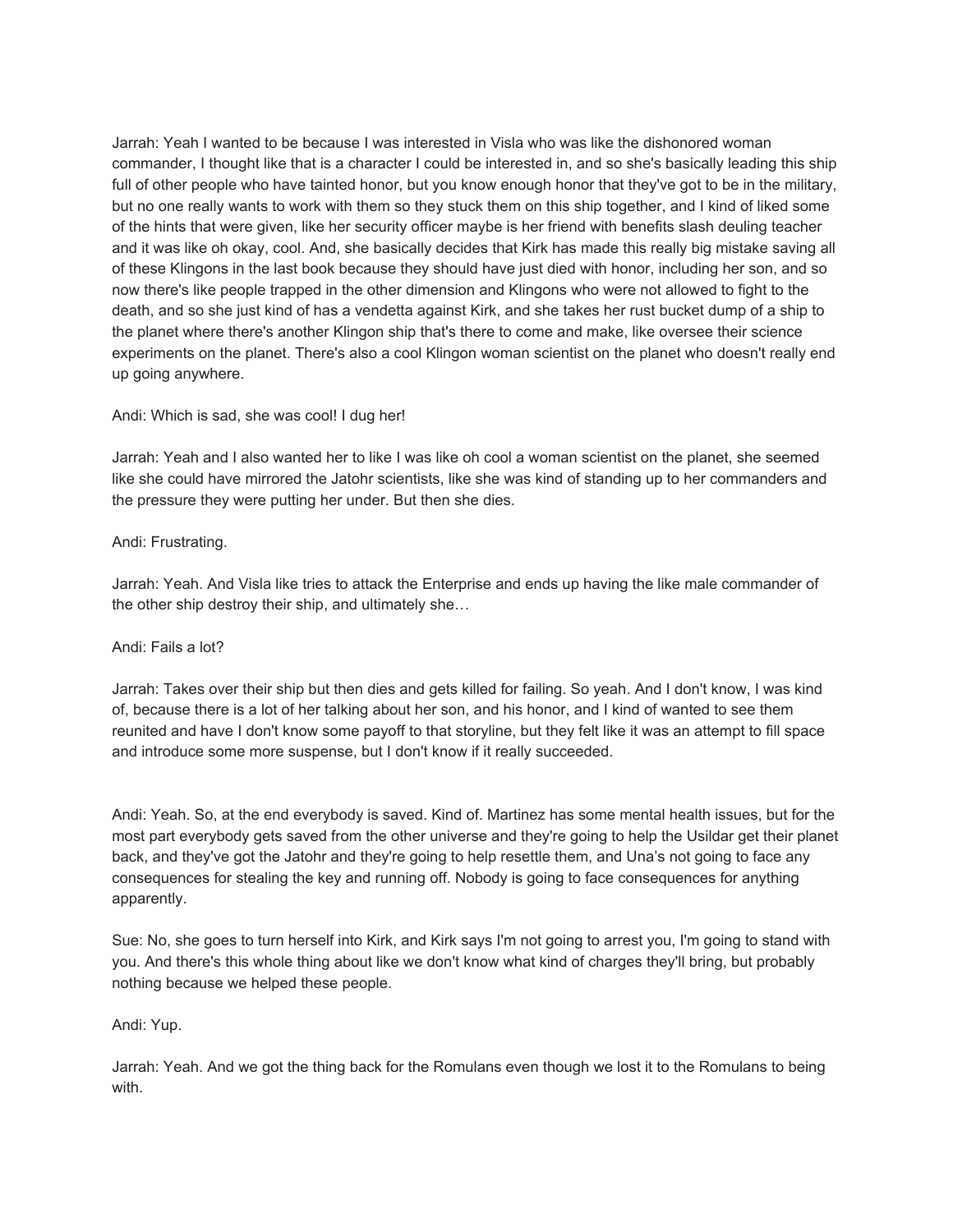Sue: Because there are no consequences in Star Trek.

\*\*laughter\*\*

Sue: Wait, that's not right, is it?

Andi: So, overall, I liked this trilogy. I thought it was a fun couple of books. I just think that they were way better at setting things up than they were paying them off.

Jarrah: Yeah. I just want to just super quickly talk about Martinez's outcome, because it was not really dwelt on, but there were a couple of parts that I found a bit problematic when you go back to some, you know, discussions we've had on like ableism and mental health on the show previously. One of them is this whole thing where Una's basically like I was prepared that any one of them might be dead but I wasn't prepared for this. So, like this idea that it's better to be dead than be disabled like in his case, he has a severe disabling trauma that he, they say like very well may recover from in time. Yeah, so, you know maybe not so cool, but like I mean I get the thought there that she had, that it wasn't something she had anticipated, but it was just kind of an unfortunate response when that was like really the only response we had to his situation. And then there's this whole thing that like you know we're going to send him to Vulcan because maybe on Vulcan there's someone who can help him, because I'm like seems to me like he had a trauma that would be like similar to traumas that you know we currently treat in mental health today, that like 300 years from now you seriously like have to go to Vulcan to get treatment for trauma that you had during Starfleet. There's only like one place in the whole galaxy to go, or universe. Anyway, that was just my two cents on that.

Sue: Yeah, it was, it was unfortunate.

Jarrah: But. I mean, I guess at least there it was shown like it wasn't super perfectly easy for everyone at the end. I also like you, thought it was a little bit too neatly wrapped up after, especially all that Una had done, and Kirk and Spock in helping her. All right. Any final thoughts?

Andi: Are we going to rate it?

Jarrah: Sure…

Andi: I was going to do three out of four fascist slugs that you should resist.

Jarrah: Yes! I will rate this four out of five opportunities to tell Kirk that you're not pouring his coffee anymore.

\*\*laughter\*\*

Sue: Oh man… I would say four out of five stolen alien artifacts that transfer you to another dimension.

Andi: There you go.

Jarrah: All right. Well thanks for this discussion of *Legacy's* book club. Andi, where can people find to you elsewhere on the Internet or in another universe.

Andi: The easiest place to find me is on Twitter at<https://twitter.com/FirstTimeTrek>